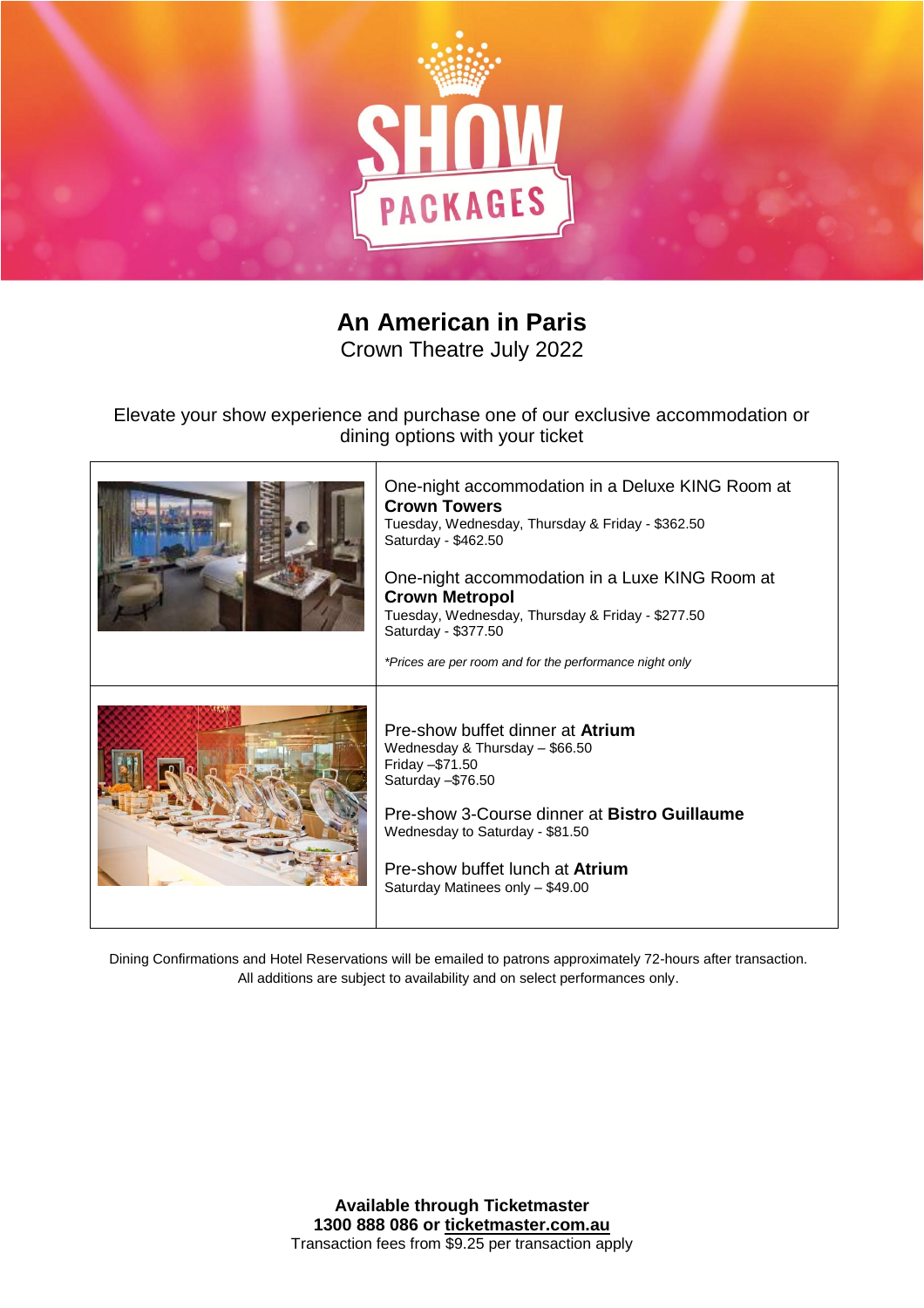

## **American in Paris** Crown Theatre July 2022

Dinner at Atrium Buffet from 5:30pm for a 7:30pm show: Available on Wednesday, Thursday, Friday & Saturday

Lunch at Atrium Buffet from 12pm for a 2:00pm show: Available on Saturday Matinee



Set in stunning surrounds and located within the Crown Metropol Perth lobby, all-you-can-eat dining has never tasted so good. Featuring five food preparation stations including stunning seafood, a comprehensive Asian section, a wide choice of Western and European dishes, and a dessert section that must be seen to be believed.

Please note: dishes on this menu may contain substances that could have implications for individuals with food-related health concerns, allergies or food intolerances. Gluten free and vegetarian options are available upon request. Visit [crownperth.com.au/entertainment](http://www.crownperth.com.au/entertainment/) closer to the performance date to view the current package menu. Packages are subject to availability.

> **Available through Ticketmaster 1300 888 086 or ticketmaster.com.au** Transaction fees from \$9.25 per transaction apply